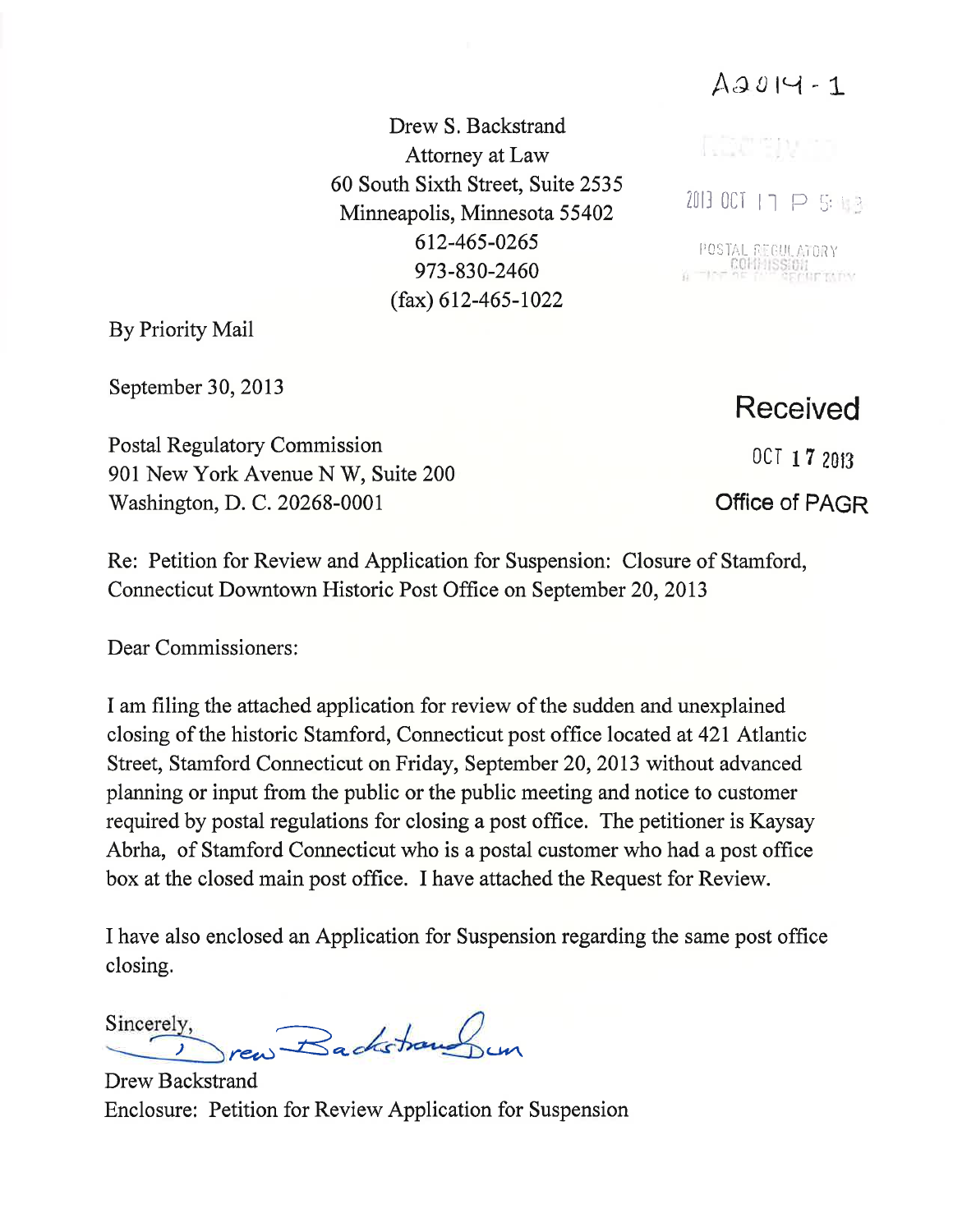## PETITION TO REVIEW CLOSURE OF STAMFORD CONNECTICUT MAIN POST OFFICE

Date of Closure: September 20, 2013 at 5 p.m.

¥

Action: Closure of a Post Office Retail Location (Discontinuance)

Post Office Closed: Stamford, Connecticut located at 421 Atlantic Street, Stamford, CT 06901.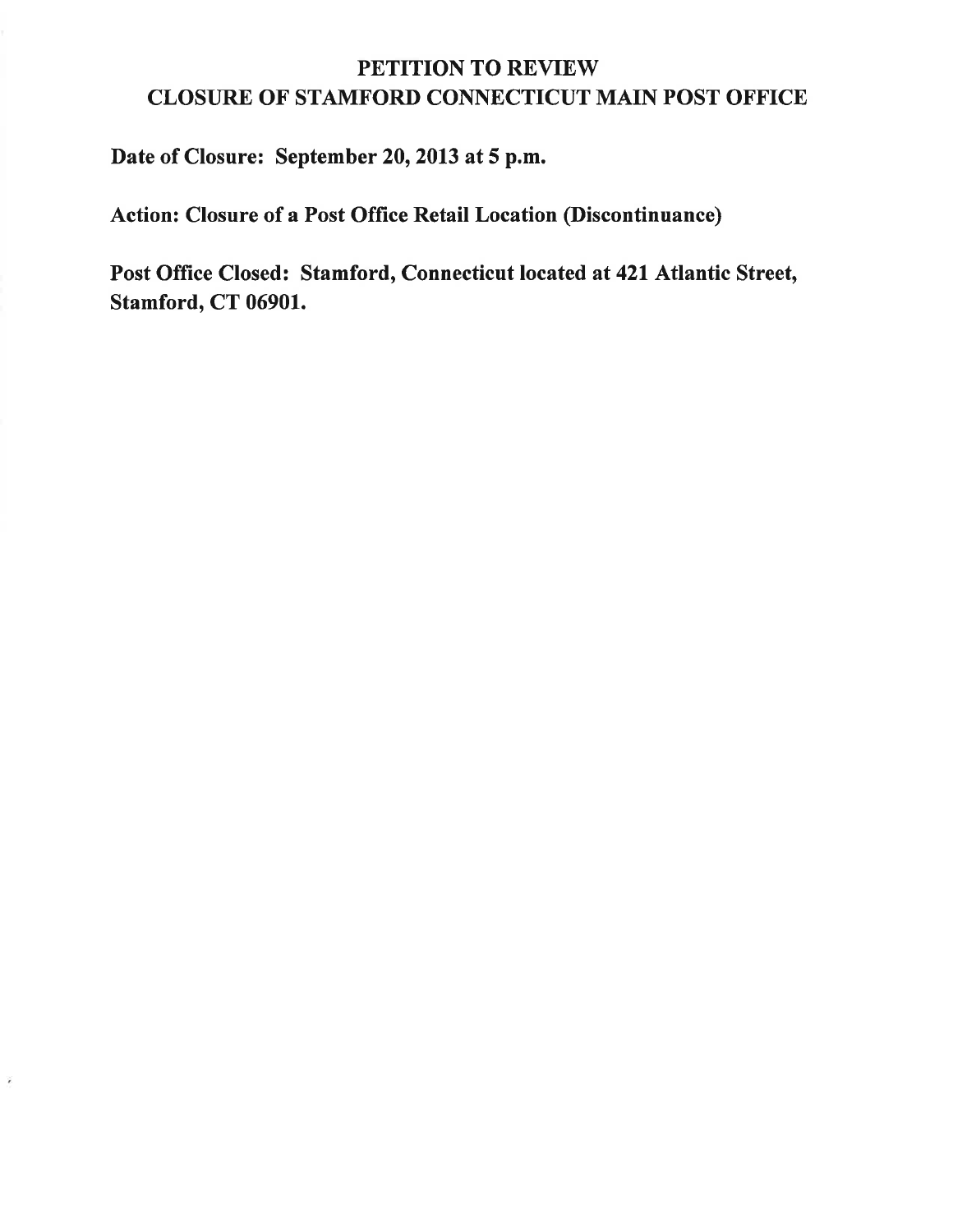## APPLICATION FOR SUSPENSION OF DETERMINATION

Reasons for Relief Requested: The Postal Services ("USPS") closed the Stamford, Connecticut main post office on September 20,2013 at 5 p.m. in violation of its own notice and public meeting requirements before a closure. The USPS closure violates other applicable provisions of federal historic preservation and related federal laws applicable to the national program of the USPS to dispose of excess postal facilities.

Facts Relied Upon: The Stamford main post office was closed on September 20, 2013 at 5 p.m. with two days' posted notice on the building. This action is a closure because there is no replacement post office in the downtown area for customers with replacement post office boxes for the customers. No sixty days advance notice was provided to customers, employees or other persons affected by the closure in violation of the USPS rules and no public hearing to discuss the community effect of the closing was conducted by the USPS. The requirement to provide sixty (60) days' notice to customers, employees and other persons affected by the closure and to conduct a public hearing about the effect of the closing upon the public is set forth in 39 C. F. R. 24L3. This action is also in violation of Section 302 of the Postal Accountability and Enhancement Act that sets forth service standards for postal service. The actions here have eroded the service standards to downtown Stamford Connecticut customers of the post office.

24W B. sters King

抗け

物質

I am an affected user of the post offrce and citizen filing a Petition for Review and an Application for Suspension of the sudden and unexplained closing of the historic Stamford, Connecticut. There has been no opportunity for me to discuss this at any public hearing and the USPS did not give me proper notice of this closure of the facility. This closing occurred: (i) without notice required by the USPS regulations regarding closure of a facility 39 CFR 241.3, and (ii) without any analysis of or cost benefit analysis of the closing, or consideration of the effect on the community, the effect on the USPS employees or the need to provide the maximum degree of effectiveness and regular postal service as required by 39 U. S. C. 404(d)(2)(A) of the United States Code.

The downtown post office in Stamford is listed on the national registry of historic buildings and was built in 1916. It has a long tradition of use for public purposes. It is in the central business district of the Stamford, Connecticut community. The postal service has just closed this facility on two days' notice without any meaningful input from the community it serves, the postal customers, the City of Stamford or any other constituency groups affected by this precipitous decision made in haste without provision of a replacement facility. These actions violate the spirit of and the rule set forth in Section 302 of the Postal Accountability and Enhancement Act of 2006. It also violates Section 106 of the Historic Preservation Act in that it does not appear that the USPS had done anything to comply with the consultation process set forth in Section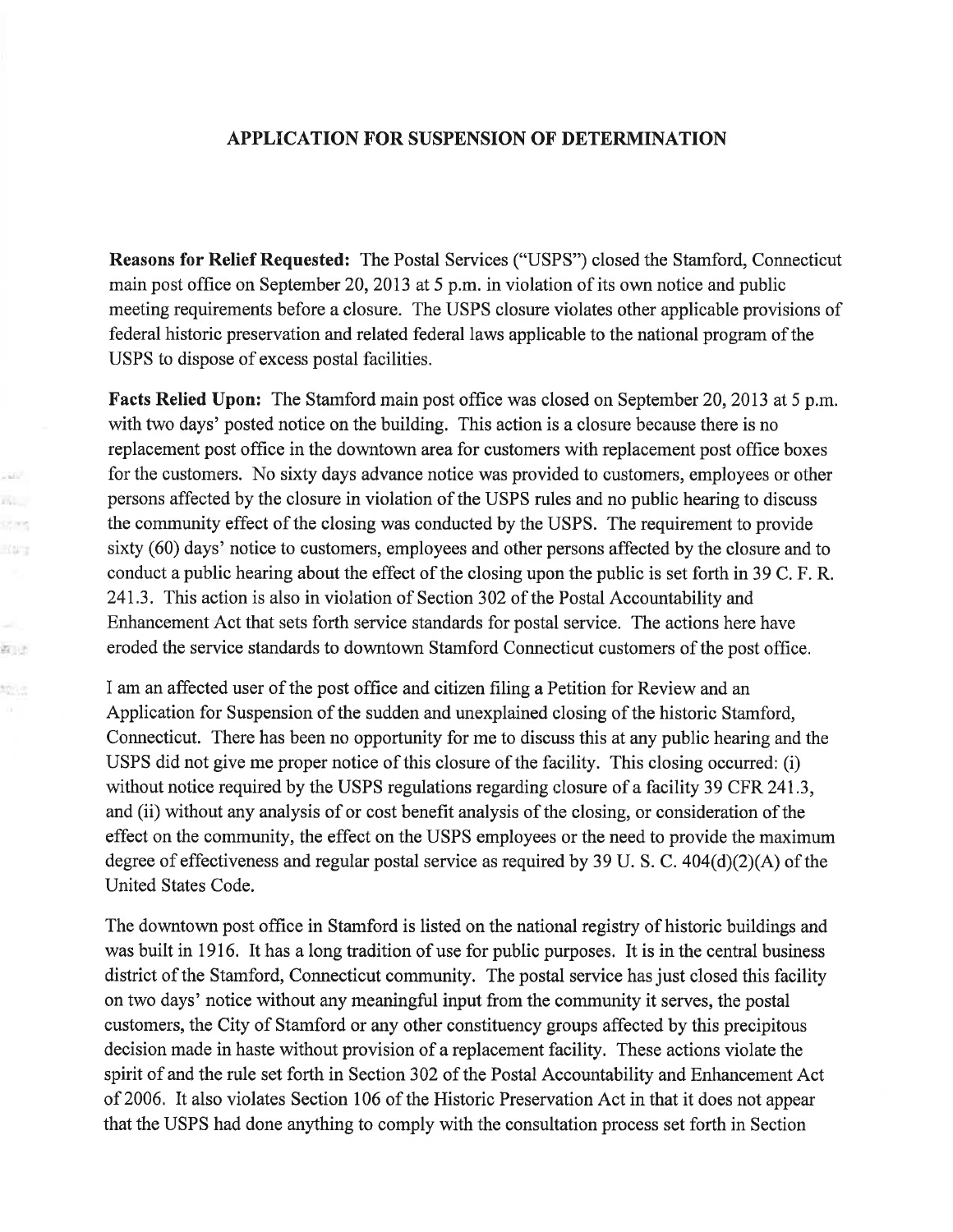106. I do not believe that the USPS has done any study or analysis of how this closure will affect the post office box users and other users of that facility.

In addition, the USPS is not exempt from the provisions of the National Environmental Policy Act because the national plan to downsize the post office and sell off many of its facilities, including many historic post office buildings, like the Stamford, Connecticut post office, that are on the National Registry of Historic Buildings, requires compliance with the NEPA, in that the USPS must assess the environmental and community effects of selling these USPS assets. To my knowledge the USPS has not complied with the provisions of NEPA applicable to it.

I am asking that the PRC and the Postmaster General suspend this closing and that the USPS reopen the Stamford, Connecticut post office until such time as the USPS has complied with its Congressional mandate to consider the needs of postal service customers, its workers, and the community atlarge and conduct a public hearing before it closes the facility. In addition, the USPS must comply with the provisions of law that require it to explore the continued public use of this national historic building before it closes and sells building to a private development company that will forever cut off any future public use of this building.

ž

54

þ ù. ť ij.

We request a hearing before the PRC of the issues involved and the record of actions by the USPS in regard to its quixotic treatment of this national historic treasure by its slight of hand. In August, 2010 this post office change was described as a relocation of facilities (as announced by the USPS in a public hearing) but now it is clear that this is a closure and there is no replacement facility opening September 21. The September 19, 2013 posting on the building admits as much, in that it says "At this time, we have not yet found a permanent new location. But we will continue to explore all of our alternatives to find a new permanent location to provide you with full postal services within the immediate area." In other words YOUR POST OFFICE IS CLOSED AND WE DO NOT HAVE A REPLACEMENT LOCATION NEARBY TO REPLACE IT.

The notice further reads that "We are working to build up our 317 West Avenue location to provide our current Atlantic Street PO Box customers with a new PO Box at that site by late fall or early winter. MORE TO THE POINT, WE CLOSED YOUR PO BOX AND YOU WILL NOT HAVE ONE FOR SEVERAL MONTHS.

In addition, the sale process for this historic building which we believe to be flawed, in violation of law and without any consideration of the continued public use of the buildings for the local community in which it was built with U. S. taxpayer money. Specifically the historic Stamford, Connecticut post office is an example of Mediterranean Neoclassical architecture, quite unique in the Stamford community and of great historical significance to the community. This structure, with its exterior comprised of terra cotta ornamentation on masonry structure with red clay tile roof, is an iconic example of the Mediterranean Neoclassical architectural style. We believe from the record around the country that the USPS has no coherent written plan to